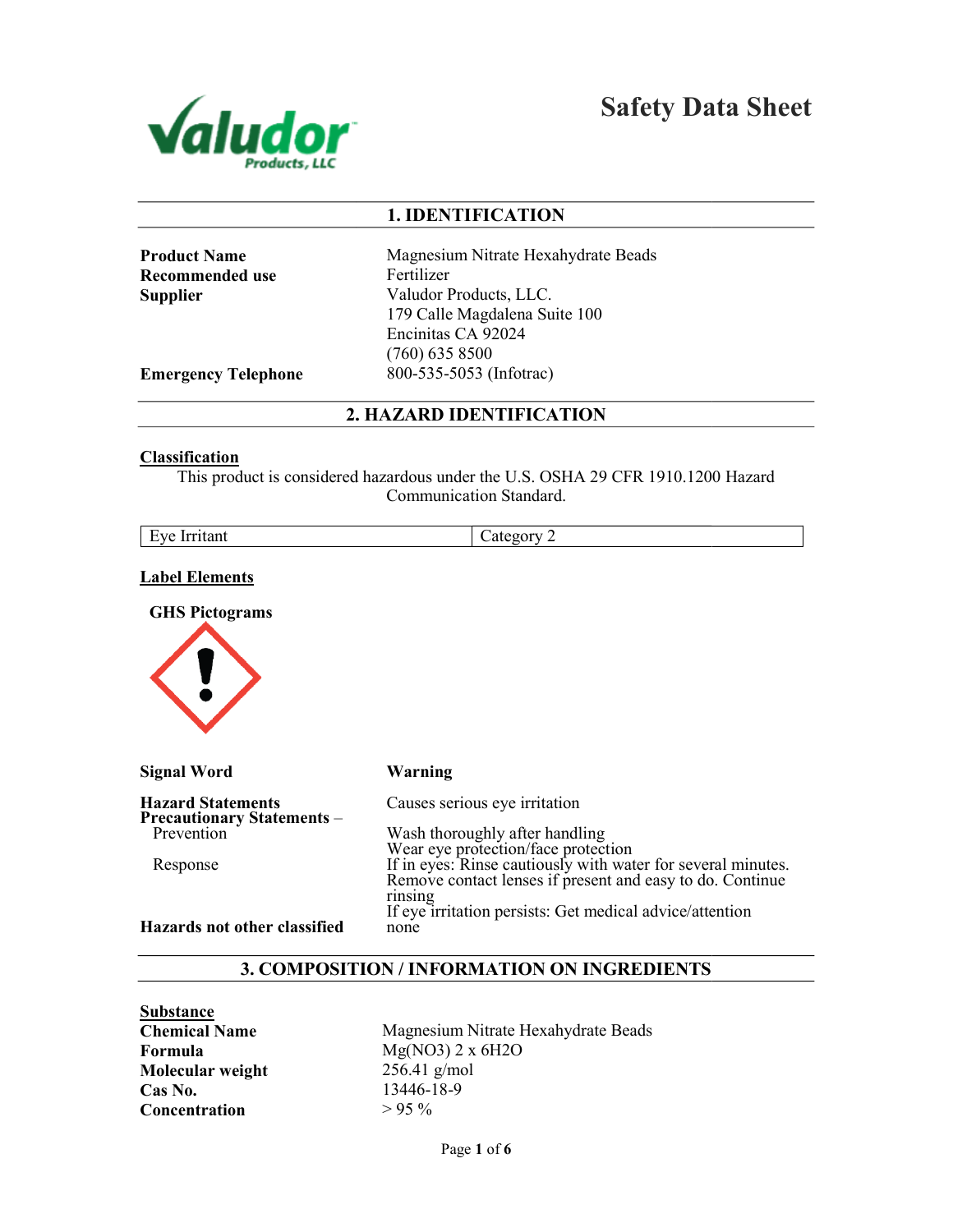## 4. FIRST-AID MEASURES

### First Aid Measures

| <b>Eye Contact</b>  | Immediately rinse with plenty of water. Remove contact<br>lenses, if present and easy to do so. Keep eye wide open<br>while rinsing. Continue rinsing for 15 minutes. Call a |
|---------------------|------------------------------------------------------------------------------------------------------------------------------------------------------------------------------|
|                     | doctor/physician if irritation persists                                                                                                                                      |
| <b>Skin Contact</b> | Wash off immediately with plenty of water for 15-20                                                                                                                          |
|                     | minutes. Remove all contaminated clothes and shoes. Wash<br>clothing before reuse. If skin irritation persists, call a<br>doctor/physician                                   |
| <b>Inhalation</b>   | Remove to fresh air. If not breathing, give artificial<br>respiration. If breathing is difficult, give oxygen. Get<br>medical attention.                                     |
| Ingestion           | Do not induce vomiting without medical advice. Rinse<br>mouth with water. Never give anything by mouth to an<br>unconscious person. If symptoms persist, call a physician    |

### Most important symptoms/effects, acute and delayed

| <b>Symptoms</b>                                   | No information available                      |  |  |  |  |
|---------------------------------------------------|-----------------------------------------------|--|--|--|--|
|                                                   | <b>5. FIRE-FIGHTING MEASURES</b>              |  |  |  |  |
| <b>Suitable extinguishing Media</b>               | Water spray                                   |  |  |  |  |
| Unsuitable extinguishing media                    | Dry chemicals, Carbon dioxide, halon or foams |  |  |  |  |
| <b>Specific Hazards Arising from the chemical</b> |                                               |  |  |  |  |

Hazardous combustion products Thermal decomposition can lead to the release of irritation or toxic gases and vapors; including and not limited to: Carbon oxides Nitrogen oxides

# Protective equipment and precautions for fire-fighters

As in any fire, wear self-contained breathing apparatus pressure-demand, MSHA/NIOSH (approved or equivalent) and full protective gear.

Metal oxides

## 6. ACCIDENTAL RELEASE MEASURES

### Personal precautions, protective equipment, and emergency procedures

| <b>Personal precautions</b> | Avoid contact with eyes, skin and clothing. Avoid breathing |
|-----------------------------|-------------------------------------------------------------|
|                             | dust. Use personal protection recommended in Section 8.     |
|                             | Ensure adequate ventilation.                                |

### Methods and materials for containment and cleanup

| <b>Methods for clean-up</b> |  |  |  |  |  |  |  |  | Sweep or vacuum up and place in an appropriate closed |  |  |
|-----------------------------|--|--|--|--|--|--|--|--|-------------------------------------------------------|--|--|
|-----------------------------|--|--|--|--|--|--|--|--|-------------------------------------------------------|--|--|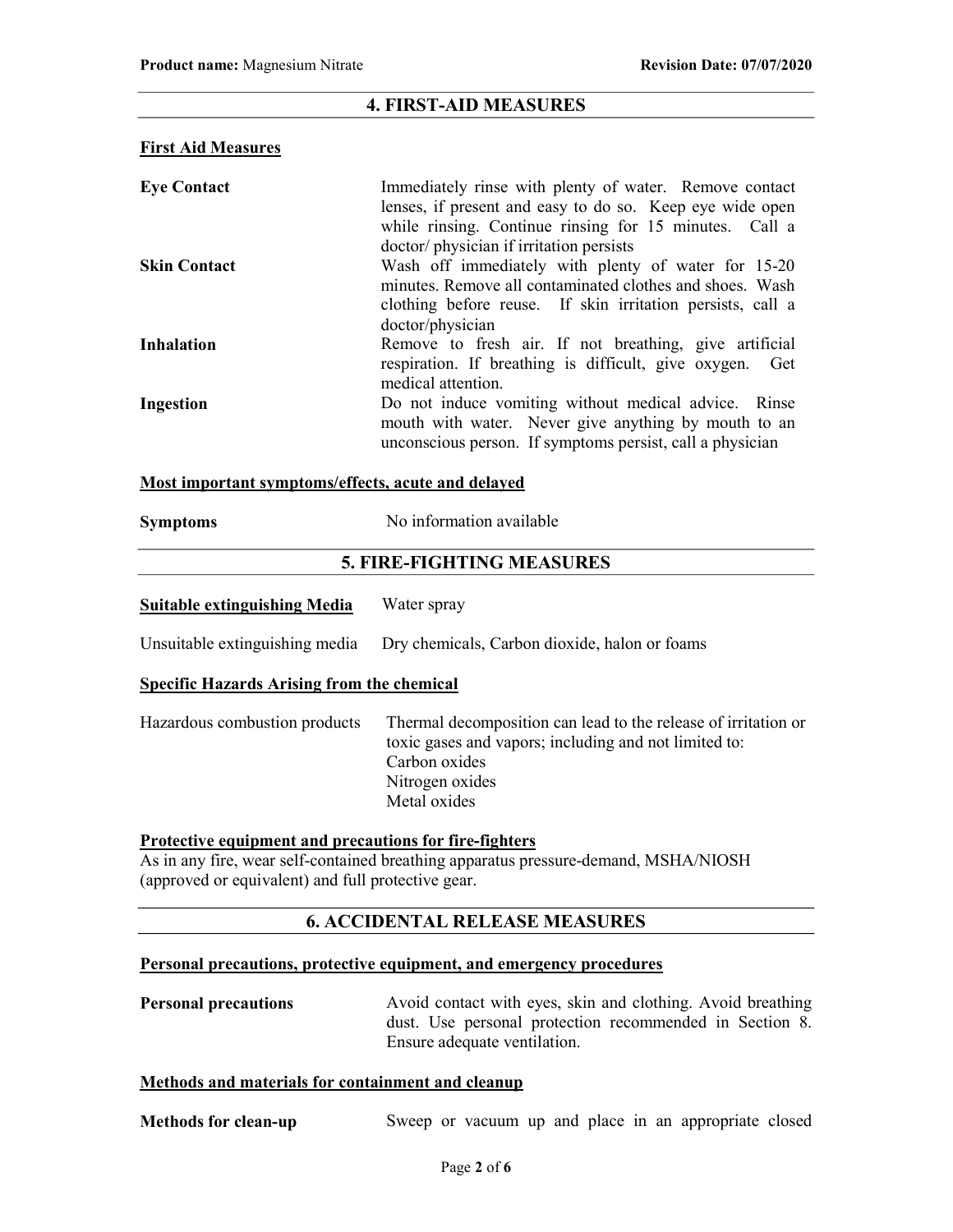|                                  |                           | container. Keep unauthorized personnel away. Avoid    |  |  |
|----------------------------------|---------------------------|-------------------------------------------------------|--|--|
|                                  |                           | generating dust. Remove all sources of ignition.      |  |  |
| <b>Environmental Precautions</b> | released into environment | Prevent entry into waterways or sewers. Should not be |  |  |
|                                  |                           |                                                       |  |  |

## 7. HANDLING AND STORAGE

### Precautions for safe handling

Avoid contact with eyes, skin and clothing. Do not breathe vapors / spray / mist / fume. Wear eye/face protection. Avoid dust formation. Use personal protection recommended in Section 8. Wash thoroughly after handling. Remove and wash contaminated clothing before re-use. Do not eat, drink or smoke when using this product. Clean equipment and work area regularly.

### Conditions for safe storage, including any incompatibilities

Store in a cool/low-temperature, well-ventilated, dry place. Keep containers closed and labeled when not in use. Avoid storage near extreme heat, ignition sources or open flame.

## 8. EXPOSURE CONTROLS / PERSONAL PROTECTION

### Exposure Guidelines

This product does not contain any hazardous materials with occupational exposure limits established by the regional specific regulatory bodies

### Appropriate engineering controls

Ensure adequate ventilation, especially in confined areas. Consider the potential hazards of this material, applicable exposure limits, job activities and other substances in the workplace when designing controls and selecting personal protective equipment.

#### Personal Protective Equipment

| <b>Eye/face protection</b>    | Wear Safety glasses with side-shields                                                                                                                                  |
|-------------------------------|------------------------------------------------------------------------------------------------------------------------------------------------------------------------|
| <b>Skin protection</b>        | Choose the appropriate protective clothing and gloves based<br>on the tasks being performed to avoid exposure to skin.                                                 |
|                               | Wear protective gloves. Wear long sleeved protective<br>clothing                                                                                                       |
| <b>Respiratory protection</b> | Not required under normal circumstances. If exposure<br>limits are exceeded or if irritation or other symptoms are<br>experienced use a NIOSH/MSHA approved respirator |
| <b>Hygiene Measures</b>       | Handle in accordance with good industrial hygiene and<br>safety practices. Do not eat, drink or smoke when using this<br>product.                                      |

## 9. PHYSICAL and CHEMICAL PROPERTIES

Appearance White Physical state Solid Odor Odorless Odor threshold No information available **pH**  $5.0 - 8.2, 5\%$  solution Melting point  $89 \degree C / 192.2 \degree F$ <br>Boiling point / Boiling range  $330 \degree C / 626 \degree F$ Boiling point / Boiling range Flash point Not applicable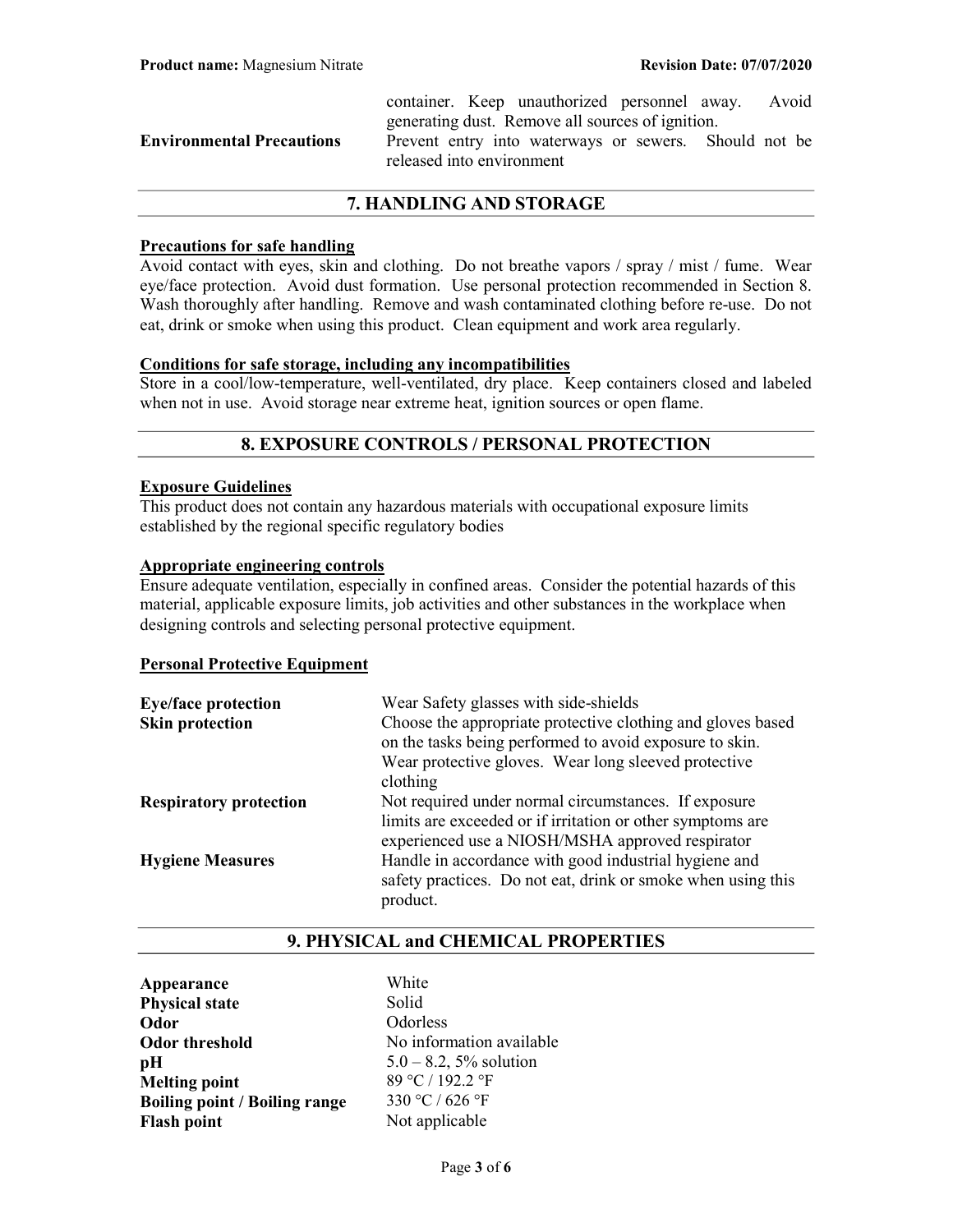| <b>Evaporation rate</b>          | Not applicable            |
|----------------------------------|---------------------------|
| <b>Flammability</b>              | No information available  |
| <b>Flammability or explosive</b> |                           |
| limits                           |                           |
| <b>Upper</b>                     | No information available  |
| Lower                            | No information available  |
| Vapor pressure                   | 0.01 hPa @ 20 $\degree$ C |
| <b>Vapor density</b>             | No information available  |
| <b>Specific Gravity</b>          | 1.46                      |
| Solubility in water              | Hygroscopic               |
| <b>Partition coefficient</b>     | No information available  |
| <b>Auto-ignition temperature</b> | No information available  |
| <b>Decomposition temperature</b> | No information available  |
| <b>Viscosity</b>                 | No information available  |

## 10. STABILITY AND REACTIVITY

| Reactivity                                   | None known under normal conditions.                                                                                                       |
|----------------------------------------------|-------------------------------------------------------------------------------------------------------------------------------------------|
| <b>Chemical stability</b>                    | Stable under ordinary conditions of use and storage.                                                                                      |
| <b>Possibility of hazardous</b><br>reactions | None under normal processing.                                                                                                             |
| <b>Conditions to avoid</b>                   | Exposure to moisture may affect product quality.                                                                                          |
| <b>Incompatible materials</b>                | Ammonia, Hydrogen chloride, Strong acids. Strong bases.<br>Oxidizing agents. Reducing agents. Organic materials.<br>Combustible materials |
| <b>Hazardous decomposition</b><br>products   | Hazardous combustion can lead to the release of irritating<br>gases and vapors.                                                           |

## 11. TOXICOLOGICAL INFORMATION

# Information on likely routes of exposure

| <b>Skin contact</b> | May cause skin irritation                 |
|---------------------|-------------------------------------------|
| Eye contact         | Causes serious eye irritation             |
| <b>Inhalation</b>   | May cause irritation of respiratory tract |
| Ingestion           | May be harmful if swallowed               |

Symptoms related to the physical chemical and toxicological characteristics No information available

## Delayed and immediate effects and also chronic effects form short and long-term exposure

| Skin damage/irritation       | Not classified                |
|------------------------------|-------------------------------|
| Eye damage/irritation        | Causes serious eye irritation |
| <b>Sensitization</b>         | Not classified                |
| <b>Mutagenic effects</b>     | Not classified                |
| Carcinogenicity              | Not classified                |
| <b>Reproductive toxicity</b> | Not classified                |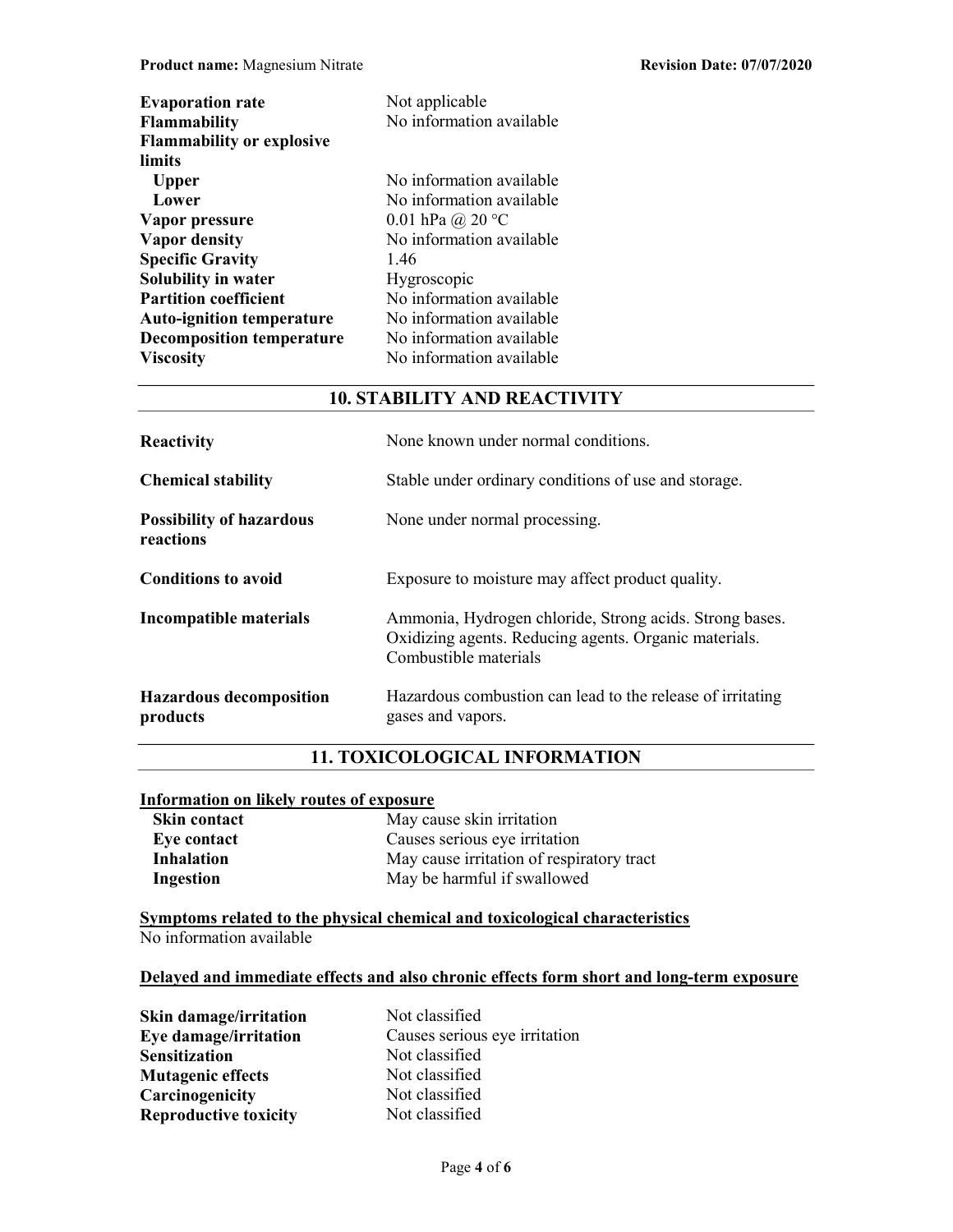| $STOT$ – single exposure        | Not classified |
|---------------------------------|----------------|
| <b>STOT</b> – repeated exposure | Not classified |
| <b>Aspiration hazard</b>        | Not classified |

### **Acute Toxicity**

## Component information

| <b>Component</b>  | <b>Cas-No</b>    | <b>LD50 Oral</b> | <b>LD50 Dermal</b> | C50-<br>Inhalation       |
|-------------------|------------------|------------------|--------------------|--------------------------|
| Magnesium Nitrate | $.3446 - 18 - 9$ | 5440 mg/ $k$ g   | $\sim$             | $\overline{\phantom{0}}$ |

## 12. ECOLOGICAL INFORMATION

| <b>Ecotoxicity</b>               | Should not be released to environment |
|----------------------------------|---------------------------------------|
| Persistence and degradability    | No information available              |
| <b>Bioaccumulative potential</b> | No information available              |
| <b>Mobility in soil</b>          | No information available              |
| Other adverse effects            | No information available              |

## 13. DISPOSAL CONSIDERATIONS

Waste Disposal Methods Processing, use, or contamination of this product may occur during product use. Accordingly, it is the responsibility of the user to determine the proper disposal methodologies. Consult the appropriate state, regional or local regulations to ensure complete and accurate classification. Dispose of contaminated packaging in accordance with local regulations.

## 14. TRANSPORT INFORMATION

| DOT         | Not regulated |
|-------------|---------------|
| <b>IATA</b> | Not regulated |
| <b>IMDG</b> | Not regulated |

## 15. REGULATORY INFORMATION

## International Inventories

TSCA Listed

#### US Federal Regulations

TSCA section 12(b) Export Notification Not regulated

SARA 313